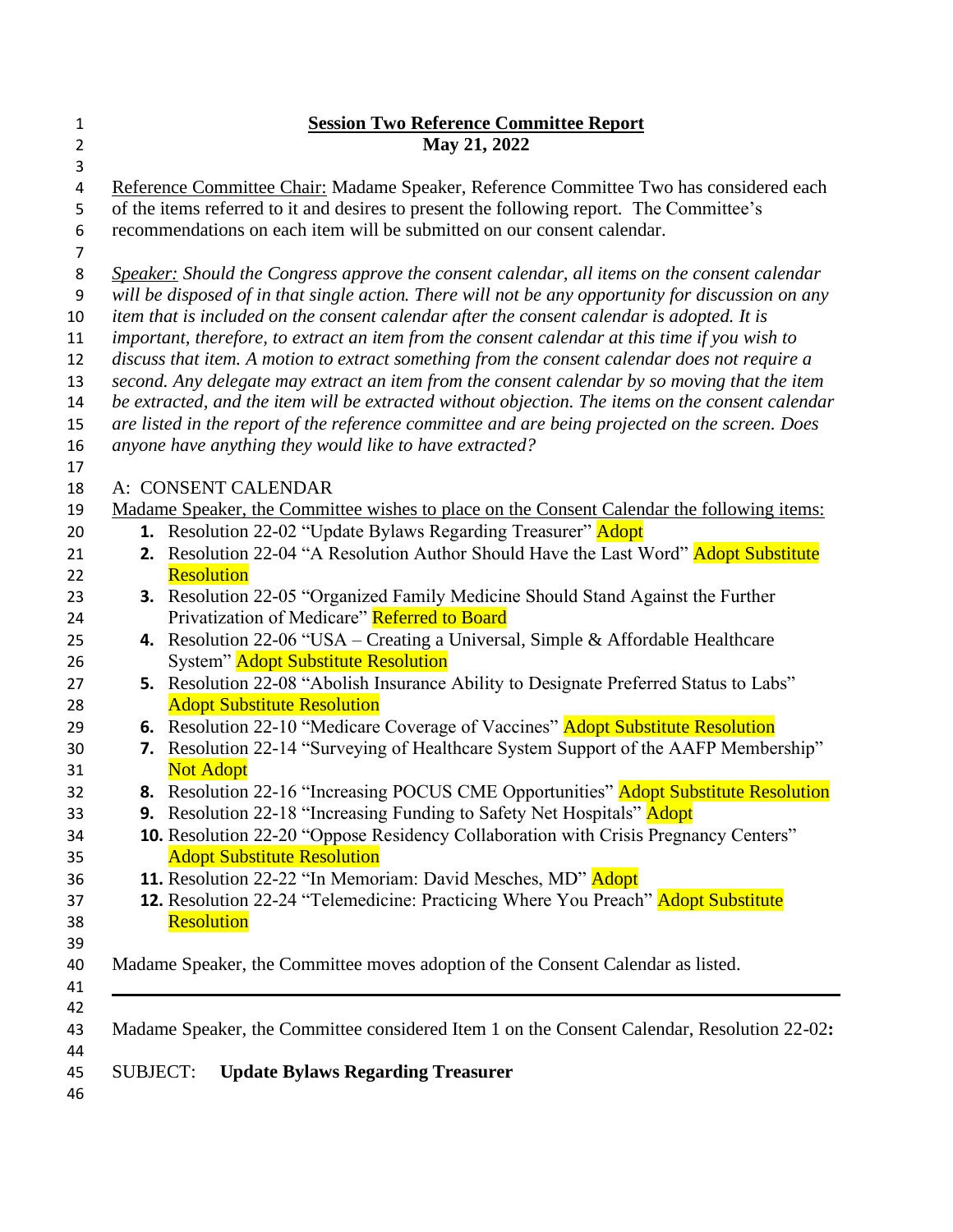- RESOLVED, that the New York State Academy of Family Physicians (NYSAFP) bylaws be
- amended to reflect these updates.
- 
- Proposed amended bylaws:
- CHAPTER 7 Duties and Terms of Officers and Board Members
- Section 7. The treasurer shall be a member of the Board of Directors. His or her term of office
- shall begin at the conclusion of the annual meeting of the Congress of Delegates at which his or
- her election takes place and shall terminate at the conclusion of the next annual meeting of the
- Congress of Delegates or when his or her successor is elected. He or she shall perform all duties as normally pertain to the office of treasurer. He or she shall cause to be kept adequate and
- proper accounts of the funds and properties of the Academy. He or she shall cause to be
- deposited all monies and other valuables in the name and to the credit of the Academy in such
- depositories as may be designated by the Board of Directors. He or she shall disburse the funds
- of the Academy as approved in the annual budget and properly authorized, and in specific
- appropriations by the Board of Directors. He or she shall render to the Board of Directors an
- account of all his or her transactions and of the financial condition of the Academy at monthly
- intervals or whenever requested by the Board of Directors. He or she shall have such other
- powers and perform such other duties as may be prescribed by the Board of Directors or these
- 65 Bylaws. He or she shall give a surety bond in an amount to be determined by the Board of
- Directors, the premium thereon to be paid by the Academy. he shall be a member of the
- Finance Committee by virtue of his or her office. He or She shall be a member of the
- Commission responsible for the financial policy of NYSAFP.
- 
- *All three comments supported this resolution including testimony from our current Treasurer.*
- *The reference committee would suggest a bylaws change resolution from the operations*
- *commission in the future to change the language of the bylaws to use 'they' pronouns rather than*
- *'he/she' pronouns in the overall bylaws.*
- Madame Speaker, the Committee recommends Resolution 22-02 be adopted.
- 
- Madame Speaker, the Committee considered Item 2 on the Consent Calendar, Resolution 22-04:
- SUBJECT: **A Resolution Author Should Have the Last Word**
- 
- RESOLVED, that the author of any given resolution (or their representative) should be offered an opportunity to make a final statement at the end of testimony for that resolution, and be it
- further
- 
- RESOLVED, that the New York State Academy of Family Physicians' delegation to the American Academy of Family Physicians Congress of Delegates bring a resolution requiring that
- the author of a resolution (or their representative) be offered the opportunity to have the final
	- statement at the end of testimony for that resolution.
	-
	- *Twelve of thirteen comments supported this resolution. The lone comment in opposition*
- *misconstrued the intent and said resolution writer already has the opportunity to move for*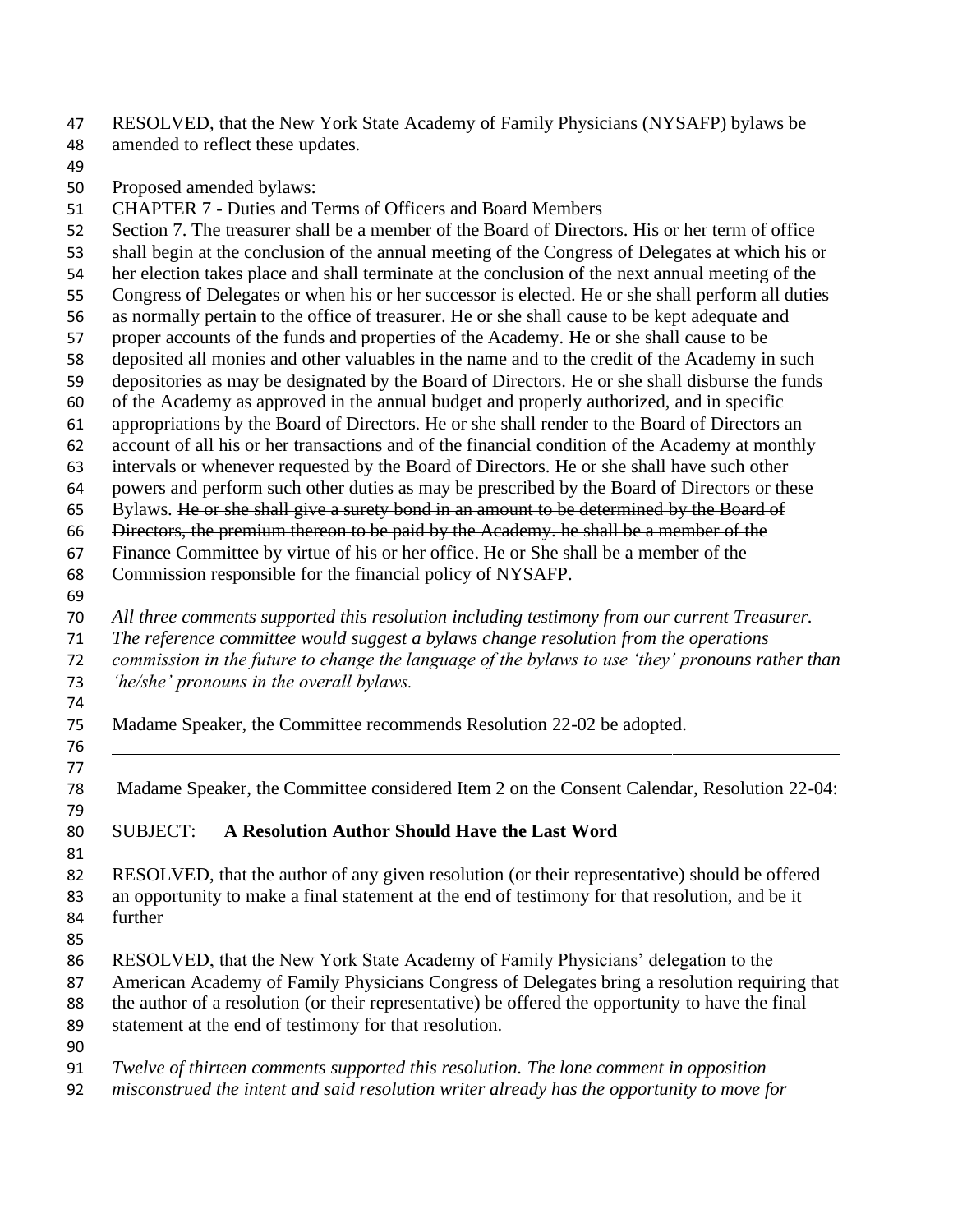| 93<br>94<br>95                         | consideration of the original form of the resolution. The intent is to give the maker the final word<br>in testimony.                                                                                                                                                                                                                                                                  |  |  |  |
|----------------------------------------|----------------------------------------------------------------------------------------------------------------------------------------------------------------------------------------------------------------------------------------------------------------------------------------------------------------------------------------------------------------------------------------|--|--|--|
| 96<br>97<br>98<br>99                   | RESOLVED, that the author of any given resolution to the NYSAFP Congress of Delegates (or<br>their representative) should be offered an opportunity to make a final statement at the end of<br>testimony for that resolution, and be it further                                                                                                                                        |  |  |  |
| 100<br>101<br>102<br>103<br>104        | RESOLVED, that the New York State Academy of Family Physicians' delegation to the<br>American Academy of Family Physicians Congress of Delegates bring a resolution requiring that<br>the author of a resolution (or their representative) be offered the opportunity to have the final<br>statement at the end of testimony for that resolution.                                      |  |  |  |
| 105<br>106                             | Madame Speaker, the Committee recommends that Substitute Resolution 22-04 be adopted.                                                                                                                                                                                                                                                                                                  |  |  |  |
| 107<br>108<br>109                      | Madame Speaker, the Committee considered Item 3 on the Consent Calendar, Resolution 22-05:                                                                                                                                                                                                                                                                                             |  |  |  |
| 110<br>111<br>112                      | <b>Organized Family Medicine Should Stand Against the Further Privatization</b><br><b>SUBJECT:</b><br>of Medicare                                                                                                                                                                                                                                                                      |  |  |  |
| 113<br>114<br>115<br>116               | RESOLVED, that the New York State Academy of Family Physicians create policy stating<br>that it stands strongly in opposition to the Accountable Care Organizations-Realizing<br>Equity, Access, and Community Health (ACO-REACH) model, and be it further                                                                                                                             |  |  |  |
| 117<br>118<br>119<br>120<br>121<br>122 | RESOLVED, that the New York State Academy of Family Physicians send a letter to<br>Health and Human Services Secretary Becerra stating our organization's strong<br>opposition to Accountable Care Organizations-Realizing Equity, Access, and Community<br>Health (ACO-REACH) and requesting that this ill-conceived program be ended<br>immediately, and be it further               |  |  |  |
| 123<br>124<br>125<br>126<br>127<br>128 | RESOLVED, that the New York State Academy of Family Physicians send a resolution to<br>the American Academy of Family Physicians (AAFP) Congress of Delegates requiring the<br>AAFP to create policy which takes a strong stand against Accountable Care<br>Organizations-Realizing Equity, Access, and Community Health (ACO-REACH), and be it<br>further                             |  |  |  |
| 129<br>130<br>131<br>132<br>133<br>134 | RESOLVED, that the New York State delegation to the American Academy of Family<br>Physicians (AAFP) Congress of Delegates send a resolution requiring the AAFP to send a<br>letter to Health and Human Services Secretary Becerra, and lobby Congress to put an<br>end to the Accountable Care Organizations-Realizing Equity, Access, and Community<br>Health (ACO-REACH) program.    |  |  |  |
| 135<br>136<br>137<br>138               | Five of the eight comments received favored support. One comment in opposition recommended<br>referral for more clarity. One witness testifying in opposition suggested the topic is too complex<br>and not urgent and, therefore, should be referred for more study. Another witness testified that<br>he participates in a physician run ACO and has had a very positive experience. |  |  |  |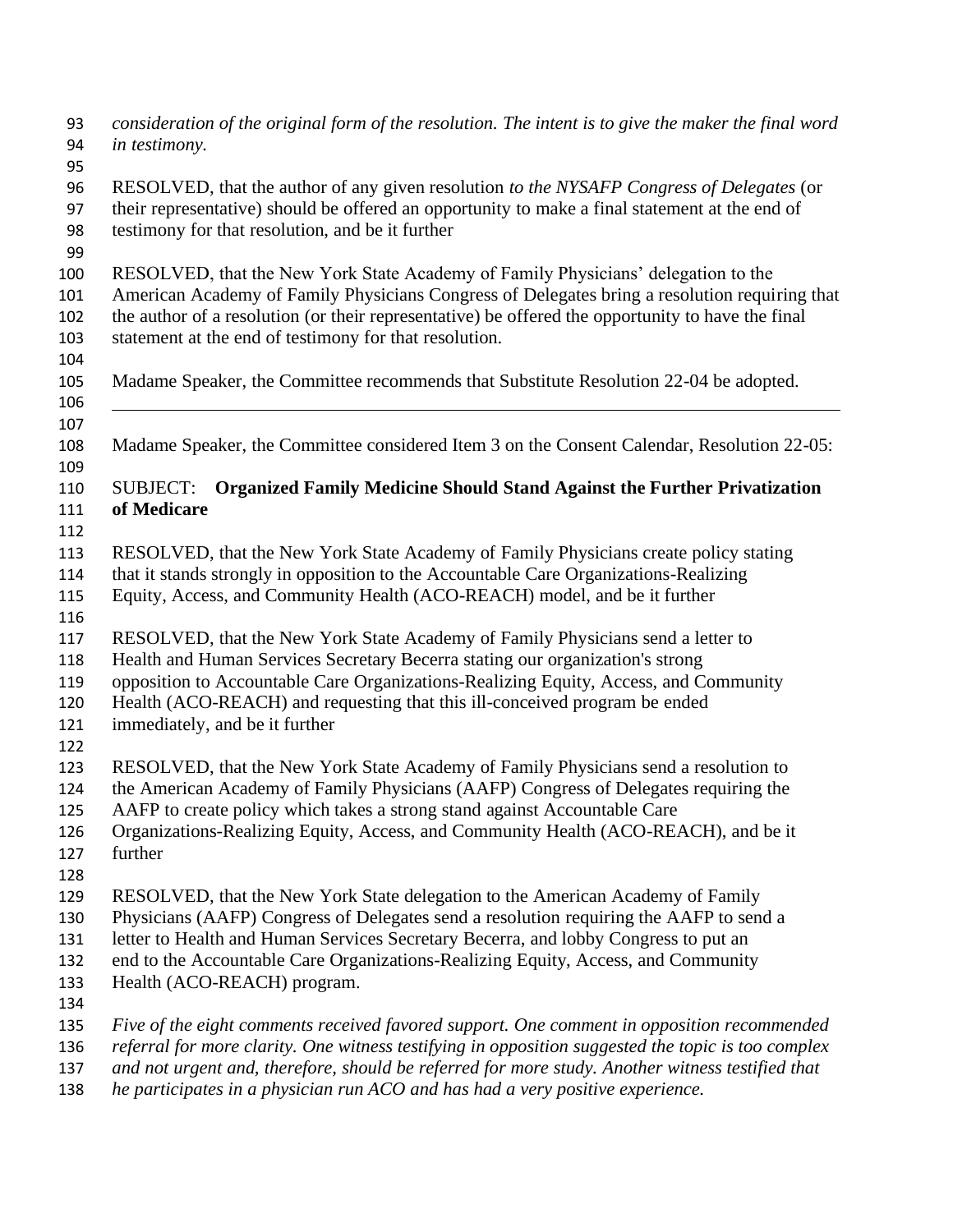| 139<br>140<br>141<br>142                             | The Committee recognizes the complexity of this issue. Additional information and perspective<br>would be helpful.                                                                                                                                                                                                                                                                                                                                                                                                                                                                                                         |
|------------------------------------------------------|----------------------------------------------------------------------------------------------------------------------------------------------------------------------------------------------------------------------------------------------------------------------------------------------------------------------------------------------------------------------------------------------------------------------------------------------------------------------------------------------------------------------------------------------------------------------------------------------------------------------------|
| 143<br>144                                           | Madame Speaker, the Committee recommends that Resolution 22-05 be referred to the board.                                                                                                                                                                                                                                                                                                                                                                                                                                                                                                                                   |
| 145<br>146<br>147                                    | Madame Speaker, the Committee considered Item 4 on the Consent Calendar, Resolution 22-06:                                                                                                                                                                                                                                                                                                                                                                                                                                                                                                                                 |
| 148<br>149                                           | SUBJECT: USA – Creating a Universal, Simple & Affordable Healthcare System                                                                                                                                                                                                                                                                                                                                                                                                                                                                                                                                                 |
| 150<br>151<br>152<br>153<br>154                      | RESOLVED that the New York State Academy of Family Physicians delegates to the American<br>Academy of Family Physicians (AAFP) Congress of Delegates bring forth a resolution directing<br>the AAFP to embrace a healthcare system that provides Universal coverage, is Simple to access<br>and to navigate, and is Affordable to all, and that healthcare will never be based on the ability to<br>pay, and be it further                                                                                                                                                                                                 |
| 155<br>156<br>157<br>158<br>159<br>160<br>161        | RESOLVED that the New York State Academy of Family Physicians delegates to the American<br>Academy of Family Physicians (AAFP) Congress of Delegates bring forth a resolution directing<br>the AAFP to denounce the current multiplayer system as being unfair to our members and our<br>patients, and in opposition to the tenants of Universal, Equitable, Affordable, and High-Quality<br>care for which the AAFP stands, and be it further                                                                                                                                                                             |
| 162<br>163<br>164<br>165<br>166                      | RESOLVED that the New York State Academy of Family Physicians delegates to the American<br>Academy of Family Physicians (AAFP) Congress of Delegates bring forth a resolution directing<br>the AAFP to remove support for "Primary Care for All", because it fails to provide<br>comprehensive medical care to our patients, and be it further                                                                                                                                                                                                                                                                             |
| 167<br>168<br>169<br>170<br>171                      | RESOLVED that the New York State Academy of Family Physicians delegates to the American<br>Academy of Family Physicians (AAFP) Congress of Delegates bring forth a resolution directing<br>the AAFP to support either a Single Payer system, or a well-regulated Bismarck-type system,<br>which includes a Public Option.                                                                                                                                                                                                                                                                                                  |
| 172<br>173<br>174<br>175<br>176                      | There were six comments; five in support and one in opposition. NYSAFP has been a<br>longstanding advocate for single payer and has included specific characteristics in any single<br>payer system which it would support including assuring that physicians can collectively bargain<br>with the single payer.                                                                                                                                                                                                                                                                                                           |
| 177<br>178<br>179<br>180<br>181<br>182<br>183<br>184 | Some elements of this resolution lack specificity and could be difficult to implement. The first<br>RESOLVED clause would require the Academy to "embrace" a health care system that provides<br>for universal coverage, is affordable and is not based on ability to pay. There should be some<br>form of action more definitive than "embrace". We recommend amendment to clarify that the<br>Academy would "lobby for a healthcare system that provides Universal coverage, is Simple to<br>access and to navigate, and is Affordable to all, and that healthcare will never be based on the<br><i>ability to pay".</i> |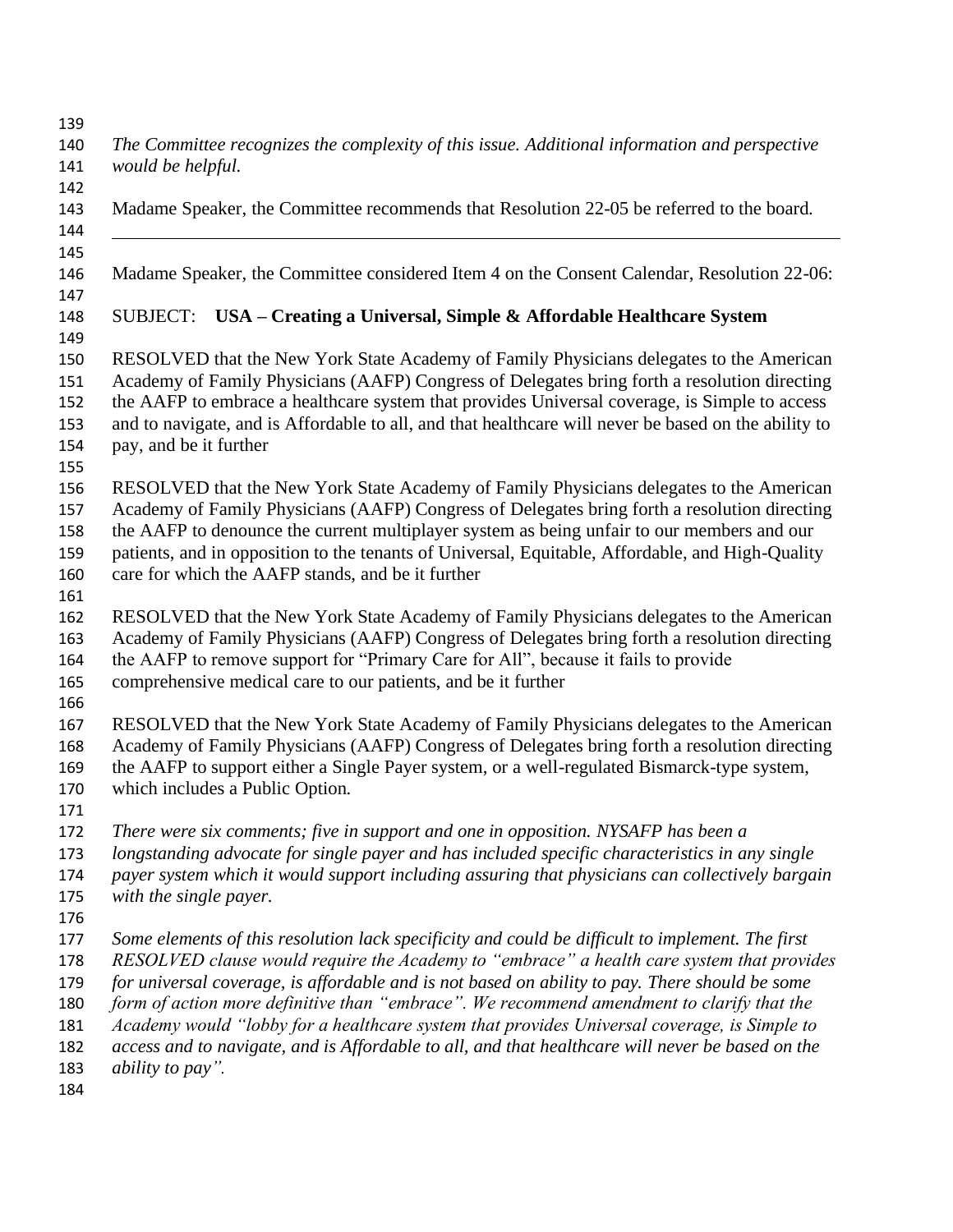*The second RESOLVED clause requires the Academy to "denounce" the current multi-payer system. NYSAFP has done so on many occasions. This RESOLVED is unnecessary. The third RESOLVED clause would be achieved through passage of the fourth RESOLVED clause and in addition it is difficult to explain why we would not be in support of primary care for all as a general concept. The reference committee suggests deletion of the third RESOLVED to focus on a more concrete concept as outlined in the fourth RESOLVED. The Committee recommends amendment of Resolution 22-06 by replacing "embrace" in the first RESOLVED clause with "lobby for" and by deleting the 2nd and 3rd RESOLVED clauses. The amended Resolution 22-06 would read: RESOLVED that the New York State Academy of Family Physicians delegates to the American Academy of Family Physicians (AAFP) Congress of Delegates bring forth a resolution directing the AAFP to embrace lobby for a healthcare system that provides Universal coverage, is Simple to access and to navigate, and is Affordable to all, and that healthcare will never be based on the ability to pay, and be it further RESOLVED that the New York State Academy of Family Physicians delegates to the American Academy of Family Physicians (AAFP) Congress of Delegates bring forth a resolution directing the AAFP to denounce the current multiplayer system as being unfair to our members and our patients, and in opposition to the tenants of Universal, Equitable, Affordable, and High-Quality care for which the AAFP stands, and be it further RESOLVED that the New York State Academy of Family Physicians delegates to the American Academy of Family Physicians (AAFP) Congress of Delegates bring forth a resolution directing the AAFP to remove support for "Primary Care for All", because it fails to provide comprehensive medical care to our patients, and be it further RESOLVED that the New York State Academy of Family Physicians delegates to the American Academy of Family Physicians (AAFP) Congress of Delegates bring forth a resolution directing the AAFP to support either a Single Payer system, or a well-regulated Bismarck-type system, which includes a Public Option.* Madame Speaker, the Committee recommends Substitute Resolution 22-06 be adopted. 222 Madame Speaker, the Committee considered Item 5 on the Consent Calendar, Resolution 22-08: SUBJECT: **Abolish Insurance Ability to Designate Preferred Status to Labs** RESOLVED that the New York State Academy of Family Physicians (NYSAFP) seek legislation and regulations to require health insurance plans to assure provision of patient access to multiple labs that are geographically convenient to insured patients thus assuring adequate and timely access to labs service and, be it further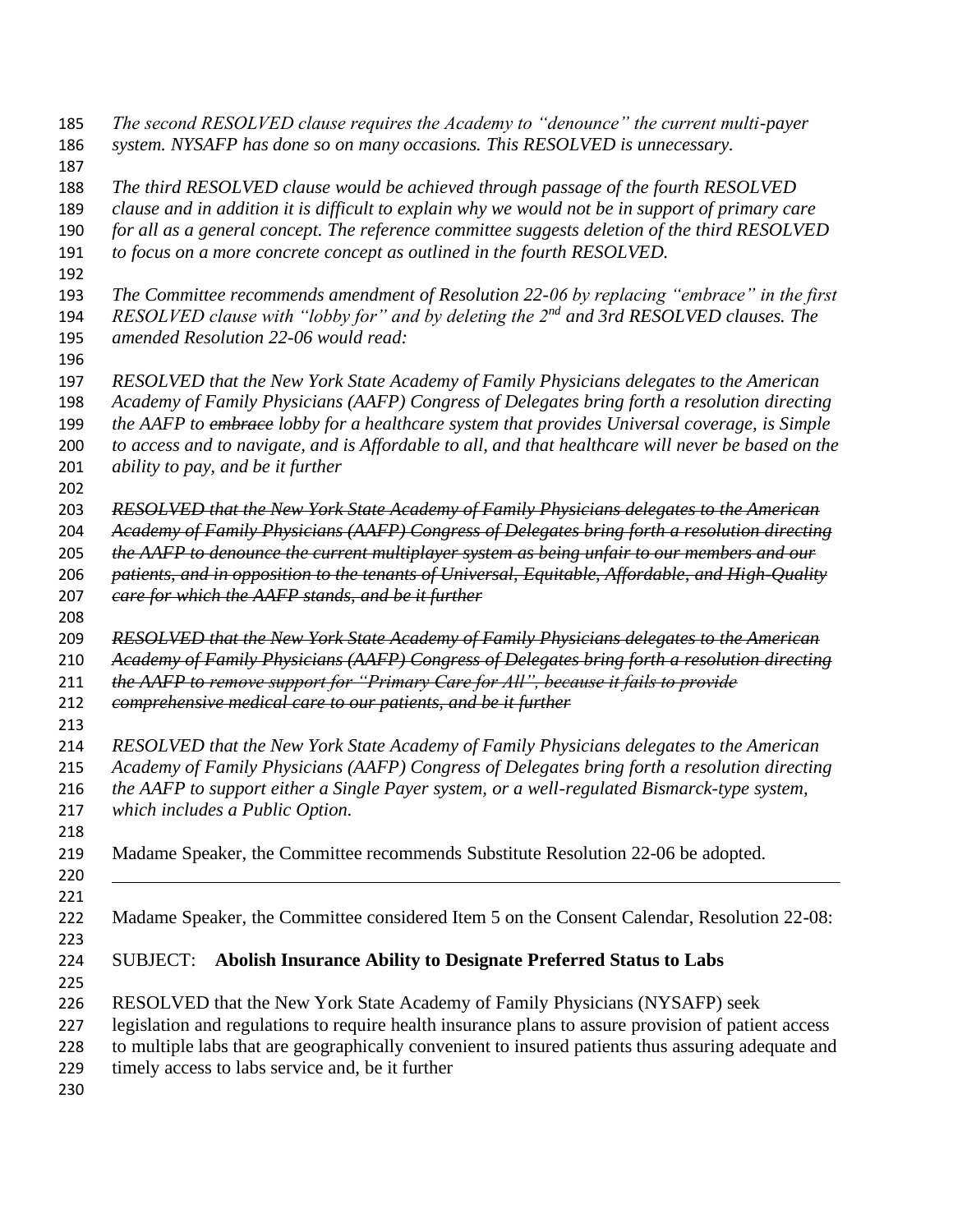RESOLVED that the New York State Academy of Family Physicians (NYSAFP) advocates against any negotiations between insurance companies and laboratory service providers to augment equitable cost and access to services based on insured status or demographical groups. *Five of eight comments were in support. Concern was expressed that prohibiting plans from negotiating preferred rates would deprive plans of a major strategy for containing costs. There was also some confusion expressed regarding the intent of the resolution. The Committee interprets the resolution to address price gouging by a preferred lab where no competition exists. The second RESOLVED clause directs NYSAFP to advocate against negotiations. This implies that the Academy would direct such advocacy at plans. The intent, however, appears to be to support legislation to prohibit plans from negotiating preferred status with individual labs. If that is the intent, the RESOLVED should say "NYSAFP opposes designation of selected labs as preferred and supports legislation to prohibit plans from designating any lab(s) as preferred and limiting patient access only to such preferred labs". The Committee believes plans should be required to provide adequate access to lab services at reasonable costs and with sufficient capacity to assure that patients are not inconvenienced by delays in having tests performed and results reported. Use of preferred status is not the issue especially in areas where there are few labs available. A solution may be to require the State to provide access to lab services when a plan certifies that only one lab is available for its network. The State operates a lab and could also contract with commercial labs. The Committee recommends amendment of the first RESOLVED clause to stipulate that plans should not be allowed to limit patient access to labs. The Committee further recommends that the second RESOLVED clause be eliminated. The amended resolution reads: RESOLVED that the New York State Academy of Family Physicians (NYSAFP) seek legislation and regulations to require health insurance plans to assure provision of patient access to multiple labs that are geographically convenient to insured patients thus assuring adequate and timely access to labs service seek and support legislation or regulations to require plans to provide timely and affordable access to lab services and that the State assist plans in doing so by providing access to the State lab and/or commercial labs which the State may contract with to perform required tests. and, be it further RESOLVED that the New York State Academy of Family Physicians (NYSAFP) advocates against any negotiations between insurance companies and laboratory service providers to augment equitable cost and access to services based on insured status or demographical groups.* Madame Speaker, the Committee recommends that Substitute Resolution 22-08 be adopted.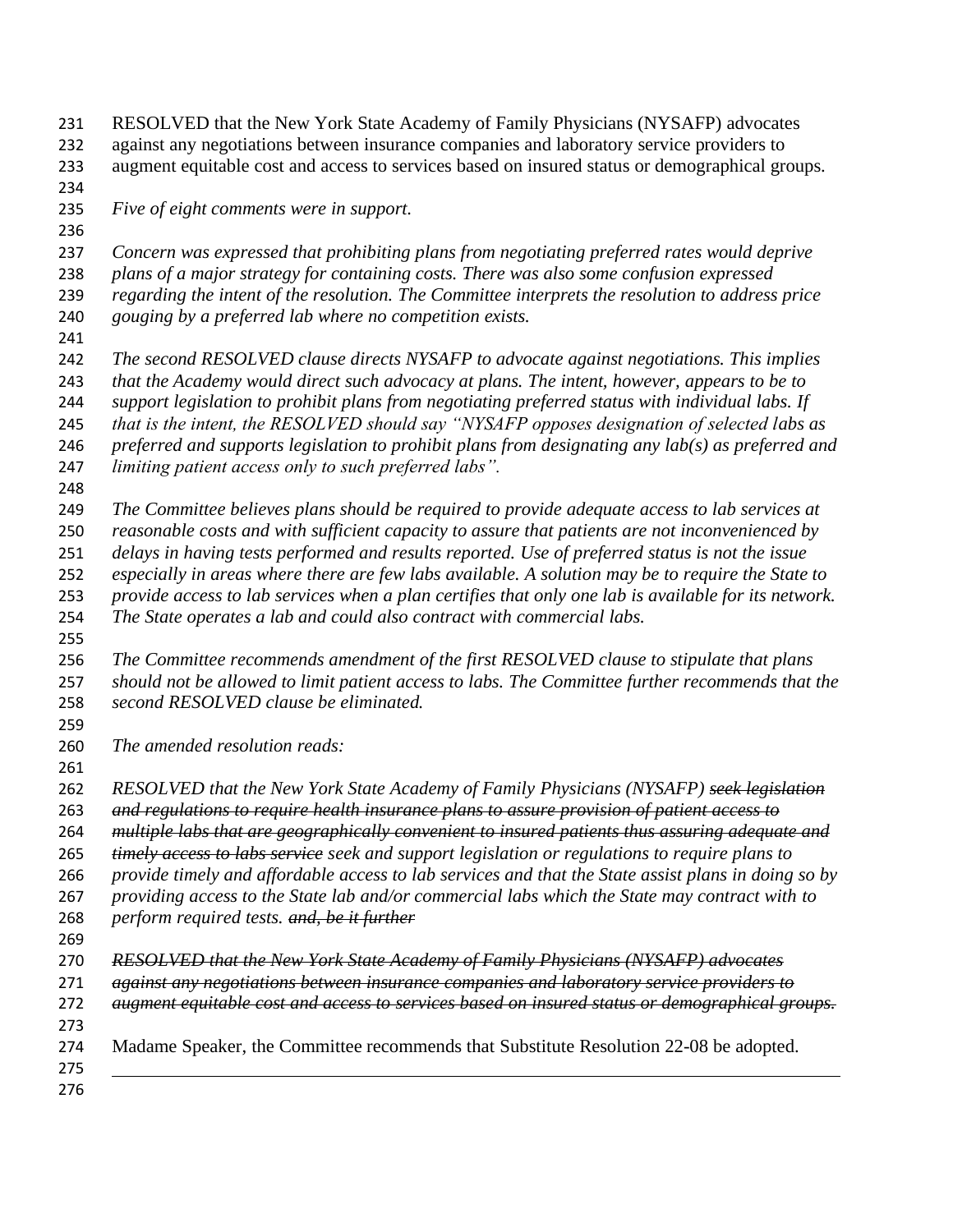- Madame Speaker, the Committee considered Item 6 on the Consent Calendar, Resolution 22-10:
- 

## SUBJECT: **Medicare Coverage of Vaccines**

 RESOLVED that the New York State Academy of Family Physicians (NYSAFP) shall advocate to our congressional delegation, and shall urge the American Academy of Family Physicians (AAFP) to advocate for Medicare policy wherein all vaccines which Advisory Committee on Immunization Practices (ACIP) recommends for Medicare patients be covered by Medicare part B so such patients may receive these vaccines in their doctor's office.

 *All 13 comments were in support. This resolution reiterates and expands existing policy by specifically addressing coverage of these vaccines when administered in a physician's office. The Committee proposes dividing and substituting the resolution as follows. The Committee also recommends replacing current policy (Resolution '14-07) with this resolution if it should be* 

*passed by this Congress.* 

 *NYSAFP supports coverage of Zoster vaccine and all other ACIP recommended vaccines by Medicare Part B. (Resolution '14 – 07)*

*RESOLVED that the New York State Academy of Family Physicians shall lobby the NY* 

*congressional delegation to seek legislation to require Medicare Part B coverage of all Advisory* 

*Committee on Immunization Practices recommended vaccinations including when given in the* 

*physician's office. to our congressional delegation, and shall urge the American Academy of* 

*Family Physicians (AAFP) to advocate for Medicare policy wherein all vaccines which Advisory* 

*Committee on Immunization Practices (ACIP) recommends for Medicare patients be covered by* 

*Medicare part B so such patients may receive these vaccines in their doctor's office.*

 *RESOLVED that the New York State Academy of Family Physicians shall send a resolution to the advocate to our congressional delegation, and shall urge the American Academy of Family* 

*Physicians Congress of Delegates to advocate that all Advisory Committee on Immunization* 

 *Practices recommended vaccines be covered by Medicare part B including when administered in their physician's office.*

Madame Speaker, the Committee recommends Substitute Resolution 22-10 be adopted.

 

Madame Speaker, the Committee considered Item 7 on the Consent Calendar, Resolution 22-14:

## SUBJECT: **Surveying of Healthcare System Support of the AAFP Membership**

RESOLVED, that the New York State delegates to the American Academy of Family Physicians

(AAFP) Congress of Delegates will bring a resolution to ask the AAFP to poll its members

regarding their support for alternative healthcare systems, and be it further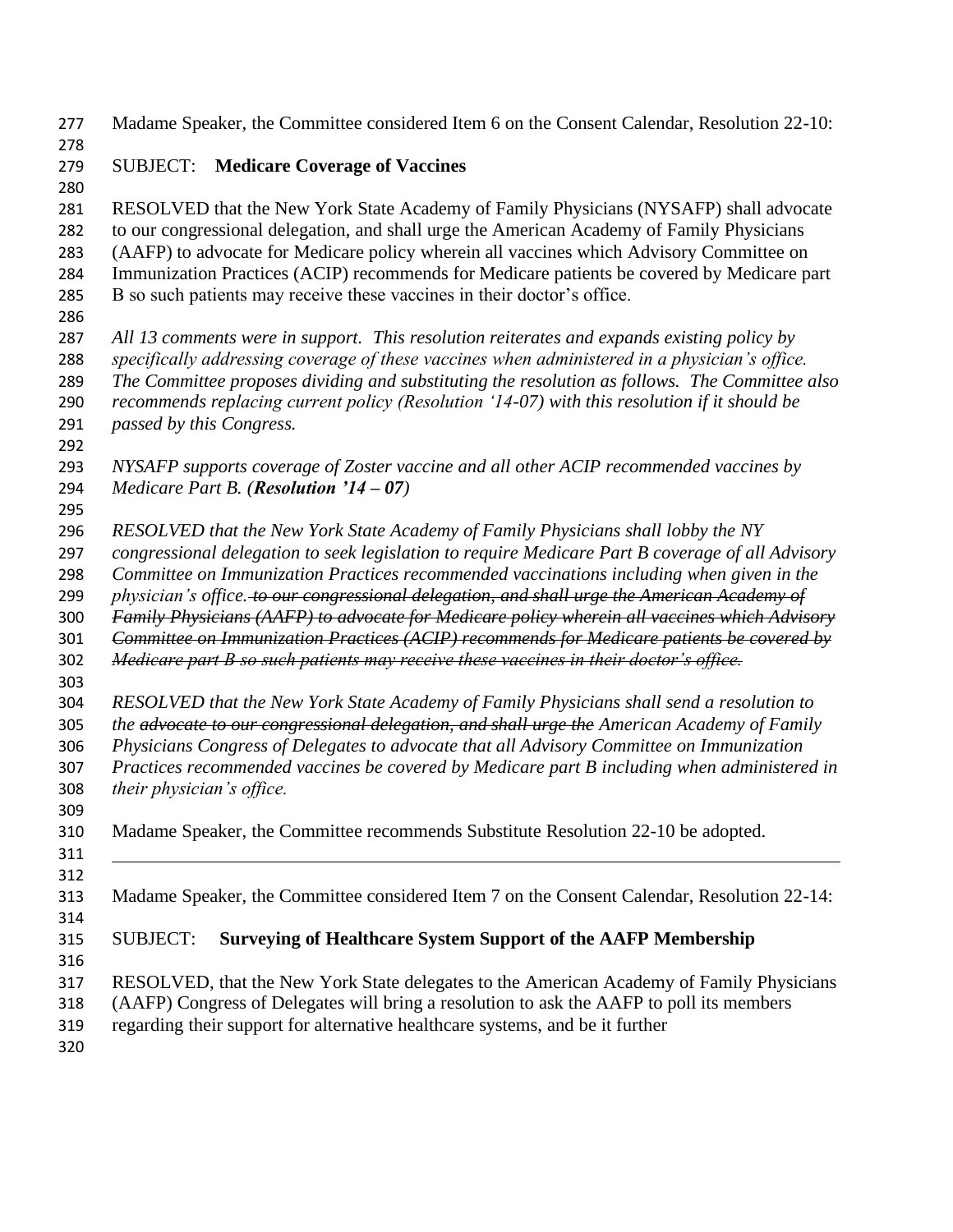RESOLVED, that the New York State delegates to the American Academy of Family Physicians (AAFP) Congress of Delegates will bring a resolution to the AAFP to ask the following questions of its members: --I would favor a simplified payer system in which public funds, collected through taxes, were used to pay directly for privately delivered services to meet basic healthcare needs of all citizens. Strongly disagree/Somewhat disagree/Neutral/Somewhat agree/Strongly Agree --I would favor a highly regulated private system with a "Public Option" Strongly disagree/Somewhat disagree/Neutral/Somewhat agree/Strongly Agree --I would favor a publicly funded, privately delivered system for universal primary care for all citizens Strongly disagree/Somewhat disagree/Neutral/Somewhat agree/Strongly Agree --I would generally support American Academy of Family Physicians advocacy supporting an alternative healthcare delivery system Strongly disagree/Somewhat disagree/Neutral/Somewhat agree/Strongly Agree *Nine of the ten comments received were in support. The first RESOLVED clause seems vague and unnecessary. NY has consistently introduced pro-single payer resolutions to the AAFP COD. What purpose would another NY resolution in support of single payer serve? The second RESOLVED clause includes the more substantive action of requiring the AAFP to survey its members regarding support for various reform models. The author implies that AAFP members are likely to support single payer and cites recent opinion surveys which show a majority of people polled and 56% of physicians support single payer. The survey of AAFP members, however, could be inconclusive or find that a majority of members responding oppose single payer. A consequence of this resolution could be that the required survey would undermine work done over the past decade by NYSAFP to build support for single payer within the Academy COD.*  Madame Speaker, the Committee recommends Resolution 22-14 not be adopted. Madame Speaker, the Committee considered Item 8 on the Consent Calendar, Resolution 22-16: SUBJECT: **Increasing POCUS CME Opportunities** RESOLVED that New York State Academy of Family Physicians (NYSAFP) support the increase of Point of Care Ultrasound Continuing Medical Education (CME) opportunities through NYSAFP sponsored CME events. This training should provide learners the opportunity to submit Ultrasound studies for review with a credentialed faculty, and hands-on workshops with skilled faculty. RESOLVED that the New York State delegates to the American Academy of Family Physicians (AAFP) Congress of Delegates will bring a resolution to the American Academy of Family Physicians (AAFP) to advocate for Point of Care Ultrasound (POCUS) to be an integral part of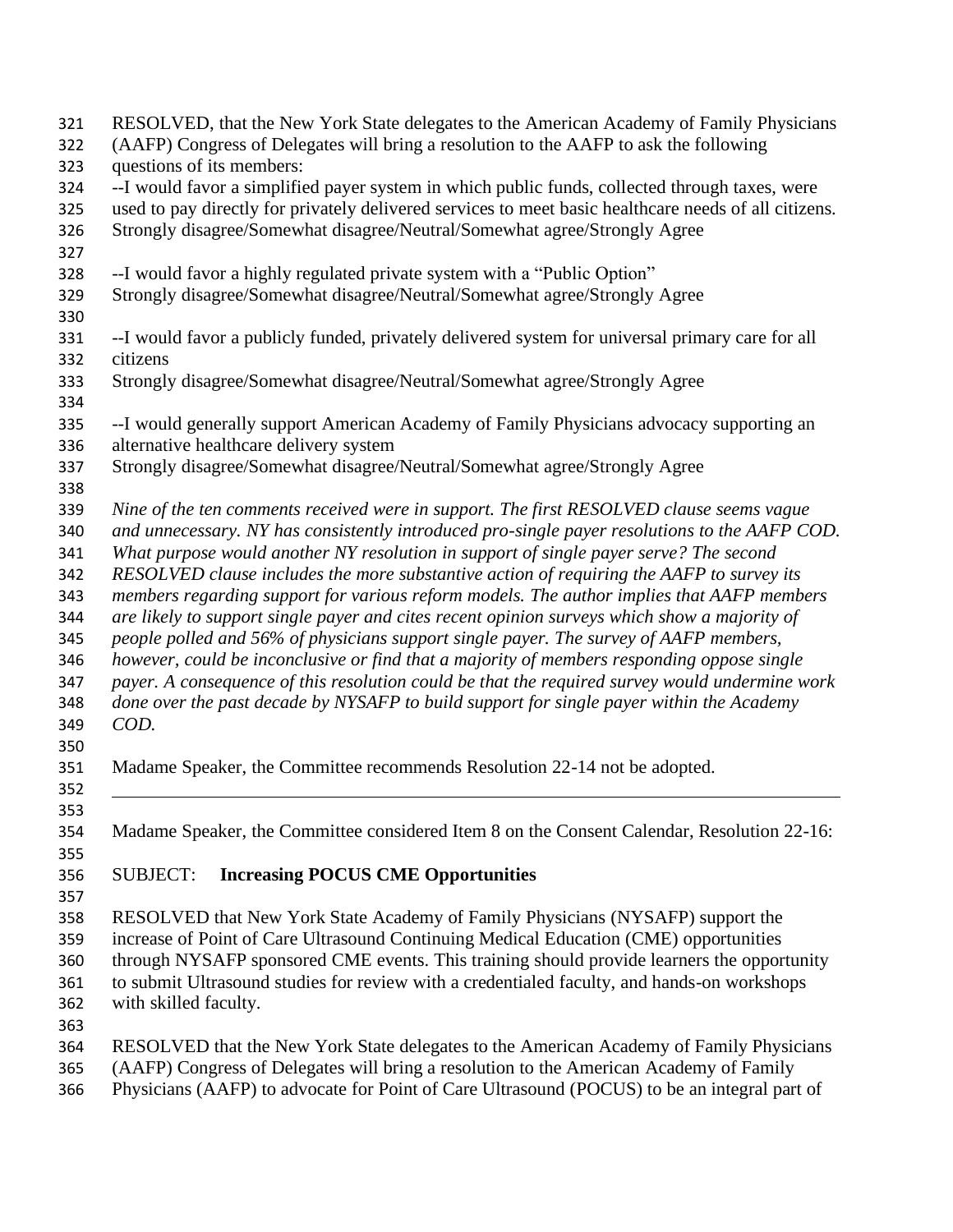| 367<br>368 | resident education and exposure. This should include using Continuing Medical Education<br>opportunities digitally and in-person, to aid programs who have interested learners, but lack |  |  |  |
|------------|------------------------------------------------------------------------------------------------------------------------------------------------------------------------------------------|--|--|--|
| 369        | credentialed faculty as POCUS continues to expand at the levels of both Undergraduate and                                                                                                |  |  |  |
| 370        | Graduate Medical Education.                                                                                                                                                              |  |  |  |
| 371        |                                                                                                                                                                                          |  |  |  |
| 372<br>373 | Nine of ten witnesses expressed support for the sentiment articulated in this resolution but four                                                                                        |  |  |  |
| 374        | included reservations about mandating POCUS to be included in residency training. One<br>witness testified that draft ACGME requirements state: "Residents must have experience in       |  |  |  |
| 375        | diagnostic imaging interpretation pertinent to family medicine. IV.C.3.s). (1) Residents should                                                                                          |  |  |  |
| 376        | have experience in using point-of-care ultrasound in clinical care."                                                                                                                     |  |  |  |
| 377        |                                                                                                                                                                                          |  |  |  |
| 378        | The Committee recommends amendment of the second RESOLVED clause to clarify that the                                                                                                     |  |  |  |
| 379        | Academy supports increasing opportunities for POCUS education in CME events but does not                                                                                                 |  |  |  |
| 380        | support mandating POCUS training as part of the residency experience. This resolution is in line                                                                                         |  |  |  |
| 381        | with our current existing policy on POCUS education in residency as noted below:                                                                                                         |  |  |  |
| 382        |                                                                                                                                                                                          |  |  |  |
| 383        | <b>INCREASE POINT OF CARE ULTRASOUND (POCUS) EDUCATION IN FAMILY</b>                                                                                                                     |  |  |  |
| 384        | <b>MEDICINE</b>                                                                                                                                                                          |  |  |  |
| 385        | NYSAFP supports including Point of Care Ultrasound (POCUS) training in every family                                                                                                      |  |  |  |
| 386        | medicine residency program in NY. (Resolution '16-15)                                                                                                                                    |  |  |  |
| 387        |                                                                                                                                                                                          |  |  |  |
| 388        | The Committee recommends amendment of Resolution 22-16 to read:                                                                                                                          |  |  |  |
| 389        |                                                                                                                                                                                          |  |  |  |
| 390        | RESOLVED that New York State Academy of Family Physicians (NYSAFP) supports the                                                                                                          |  |  |  |
| 391        | increase of Point of Care Ultrasound Continuing Medical Education (CME) opportunities                                                                                                    |  |  |  |
| 392        | through NYSAFP sponsored CME events. This training should provide learners the opportunity                                                                                               |  |  |  |
| 393        | to submit Ultrasound studies for review with a credentialed faculty, and hands-on workshops                                                                                              |  |  |  |
| 394        | with skilled faculty.                                                                                                                                                                    |  |  |  |
| 395        |                                                                                                                                                                                          |  |  |  |
| 396        | RESOLVED that the New York State delegates to the American Academy of Family Physicians                                                                                                  |  |  |  |
| 397        | (AAFP) Congress of Delegates will bring a resolution to the AAFP to advocate for Point of Care                                                                                           |  |  |  |
| 398        | Ultrasound (POCUS) to be recommended for inclusion in Family Medicine Residency Program                                                                                                  |  |  |  |
| 399        | curricula an integral part of resident education and exposure. This should include using                                                                                                 |  |  |  |
| 400        | Continuing Medical Education opportunities digitally and in-person, to aid programs who have                                                                                             |  |  |  |
| 401        | interested learners, but lack credentialed faculty as POCUS continues to expand at the levels of                                                                                         |  |  |  |
| 402        | both Undergraduate and Graduate Medical Education.                                                                                                                                       |  |  |  |
| 403        |                                                                                                                                                                                          |  |  |  |
| 404        | Madame Speaker, the Committee recommends that Substitute Resolution 22-16 be adopted.                                                                                                    |  |  |  |
| 405        |                                                                                                                                                                                          |  |  |  |
| 406        |                                                                                                                                                                                          |  |  |  |
| 407        | Madame Speaker, the Committee considered Item 9 on the Consent Calendar, Resolution 22-18                                                                                                |  |  |  |
| 408        |                                                                                                                                                                                          |  |  |  |
| 409        | <b>Increase Funding to Safety Net Hospitals</b><br><b>SUBJECT:</b>                                                                                                                       |  |  |  |
| 410        |                                                                                                                                                                                          |  |  |  |
| 411<br>412 | RESOLVED, that the New York State Academy of Family Physicians advocate for<br>legislation which would redistribute Indigent Care Pool and Disproportionate Share                        |  |  |  |
|            |                                                                                                                                                                                          |  |  |  |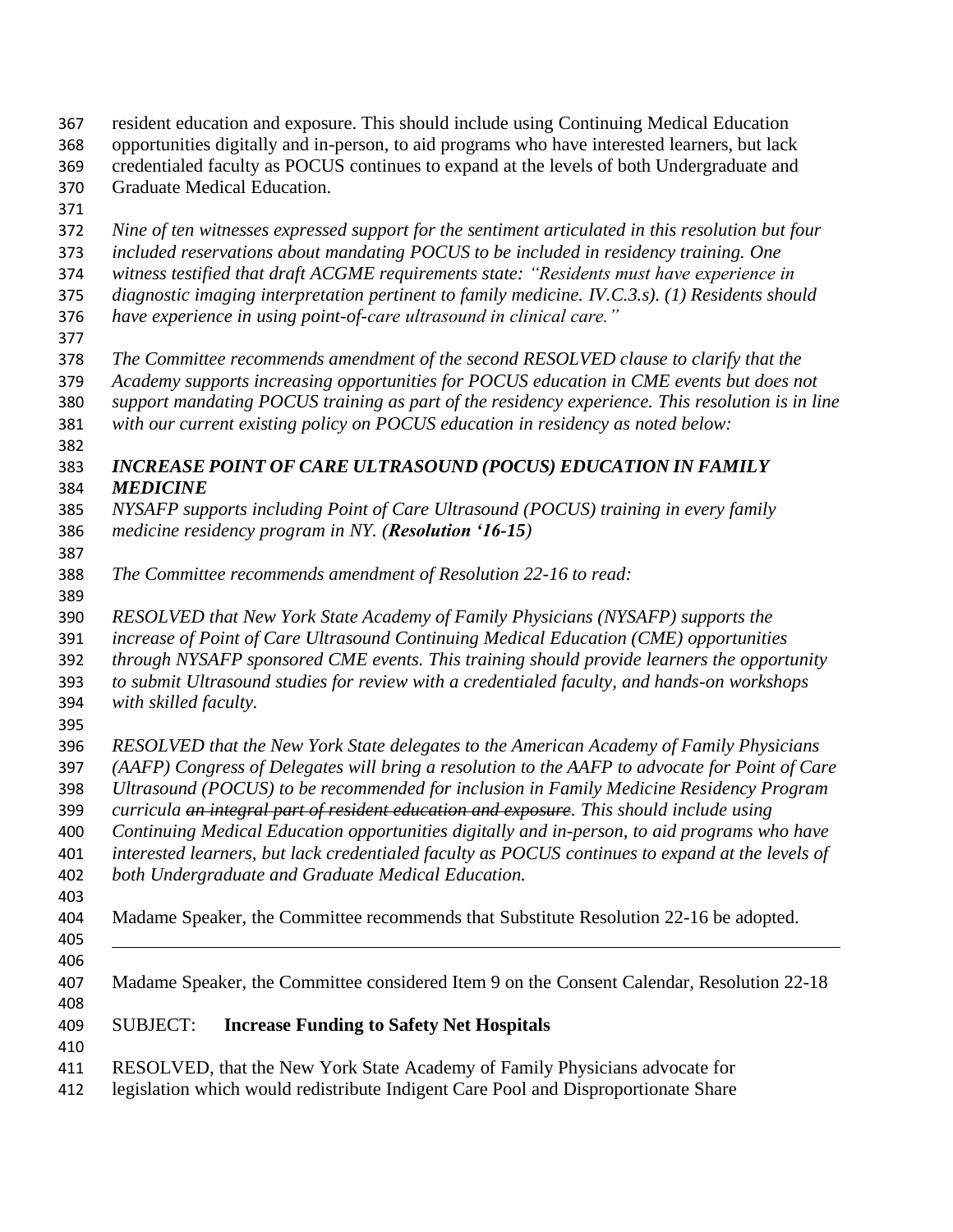| 413<br>414                                           | Hospital funding to support safety net hospitals as a means to address some of the<br>fiscal drivers of racial inequities in healthcare, and be it further                                                                                                                                                                                                                                                                                                                       |  |  |  |  |
|------------------------------------------------------|----------------------------------------------------------------------------------------------------------------------------------------------------------------------------------------------------------------------------------------------------------------------------------------------------------------------------------------------------------------------------------------------------------------------------------------------------------------------------------|--|--|--|--|
| 415<br>416<br>417<br>418<br>419<br>420<br>421<br>422 | RESOLVED that the New York State delegates to the American Academy of Family<br>Physicians (AAFP) Congress of Delegates will bring a resolution to the AAFP to issue a<br>statement supporting the reallocation of Indigent Care Pool funds to safety net<br>hospitals, and to advocate for the creation and passage of legislation which would more<br>effectively target Disproportionate Share Hospital funding to hospitals serving<br>predominantly low-income populations. |  |  |  |  |
| 423<br>424                                           | All eleven comments were in support.                                                                                                                                                                                                                                                                                                                                                                                                                                             |  |  |  |  |
| 425<br>426                                           | Madame Speaker, the Committee recommends that Resolution 22-18 be adopted.                                                                                                                                                                                                                                                                                                                                                                                                       |  |  |  |  |
| 427<br>428<br>429<br>430                             | Madame Speaker, the Committee considered Item 10 on the Consent Calendar, Resolution 22-<br>20:                                                                                                                                                                                                                                                                                                                                                                                  |  |  |  |  |
| 431<br>432                                           | <b>Oppose Residency Collaboration with Crisis Pregnancy Centers</b><br><b>SUBJECT:</b>                                                                                                                                                                                                                                                                                                                                                                                           |  |  |  |  |
| 433<br>434<br>435<br>436<br>437<br>438               | RESOLVED that the New York State delegates to the American Academy of Family<br>Physicians (AAFP) Congress of Delegates will bring a resolution to the AAFP opposing<br>residency collaboration with Crisis Pregnancy Center (CPCs), specifying that it is against<br>medical ethics for residents and medical students to attend CPCs as part of their medical<br>training, and be it further                                                                                   |  |  |  |  |
| 439<br>440<br>441<br>442<br>443                      | RESOLVED that the New York State delegates to the American Academy of Family Physicians<br>(AAFP) Congress of Delegates will bring a resolution to the AAFP opposing the use of federal<br>funds supporting Crisis Pregnancy Center (CPCs) and the AAFP actively lobby against this<br>funding, and be it further                                                                                                                                                                |  |  |  |  |
| 444<br>445<br>446<br>447                             | RESOLVED that the New York State Academy of Family Physicians collaborate with New<br>York State lawmakers to create and support legislation opposing/restricting Crisis Pregnancy<br>Center (CPCs).                                                                                                                                                                                                                                                                             |  |  |  |  |
| 448<br>449<br>450<br>451                             | Twelve of the 16 witnesses supported this resolution but one of the supporting comments<br>included reservations about prohibiting federal funding of CPCs or prohibiting operation of<br>CPCs altogether.                                                                                                                                                                                                                                                                       |  |  |  |  |
| 452<br>453<br>454<br>455<br>456<br>457               | The first RESOLVED clause suggests that the AAFP COD oppose residency collaboration with<br>CPCs and "specify" that it is against medical ethics for residents and students to participate in<br>CPCs as part of their training. This assumes that the AAFP COD can determine what is<br>medically ethical. The AAFP bylaws require the Academy to adhere to the AMA Code of Medical<br>Ethics. The AMA Code can only be modified by the AMA House of Delegates.                 |  |  |  |  |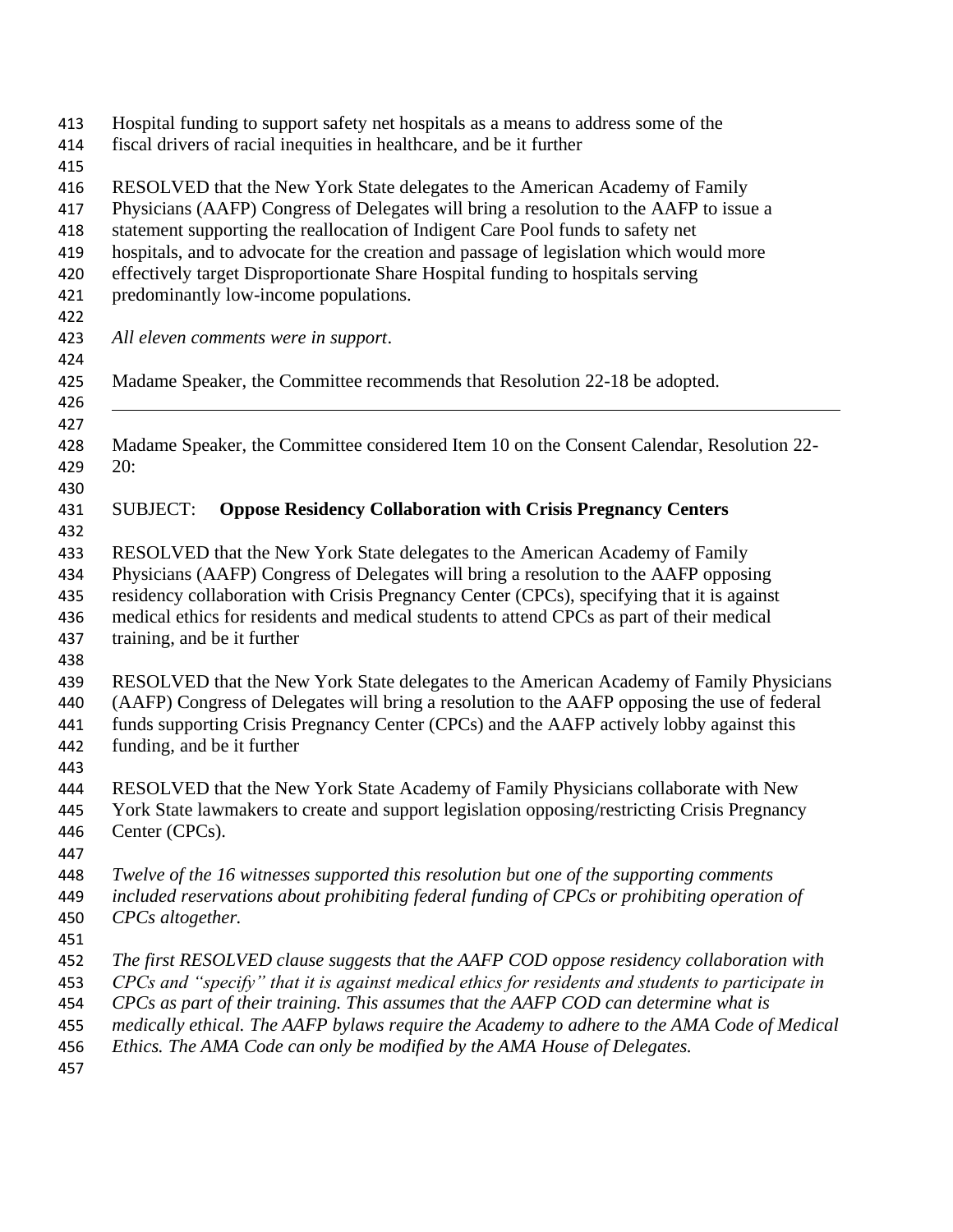*Among the dissenting comments was a statement by a residency program director with more than 20 years' experience doing obstetrics in five states. He said that he has had many patients referred to his program(s) by CPC's and that he has never had a negative report from a patient referred by a CPC about the CPC. He also said his experience has been that CPC's he has worked with have done a good job of addressing social determinants of health with patients. Several witnesses, both pro and con, said women deserve comprehensive and balanced information regarding pregnancy. Supporters of the resolution, for the most part, were concerned that CPCs are biased against abortion and may ignore or abuse evidence in counseling patients. We recommend amendment of the resolution to support balance in exposure of residents and students to pregnancy care and counseling. Differences of opinion regarding reproductive health care should be respected and medical training should expose residents and students to all options available to pregnant patients. Also, the AAFP's adherence to the AMA Code of Ethics precludes the Academy from independently modifying the definition of ethical behavior. Furthermore, we see no reason why it should be unethical for residents and students to be exposed to CPCs or any source of information regarding pregnancy issues. We recommend a title of Resolution 22-20 to read: Support Balanced Residency Education in Pregnancy and Options We recommend amendment of Resolution 22-20 to read: RESOLVED that the New York State delegates to the American Academy of Family Physicians (AAFP) Congress of Delegates will bring a resolution to the AAFP opposing residency collaboration with Crisis Pregnancy Center (CPCs), specifying that it is against medical ethics for residents and medical students to attend CPCs to require the AAFP to advocate for balanced exposure of residents and students to pregnancy care and options counseling as part of their medical training., and be it further RESOLVED that the New York State delegates to the American Academy of Family Physicians (AAFP) Congress of Delegates will bring a resolution to the AAFP opposing the use of federal funds supporting Crisis Pregnancy Center (CPCs) and the AAFP actively lobby against this funding, and be it further RESOLVED that the New York State Academy of Family Physicians collaborate with New York State lawmakers to create and support legislation opposing/restricting Crisis Pregnancy Center (CPCs).* Madame Speaker, the Committee recommends Substitute Resolution 22-20 be adopted. Madame Speaker, the Committee considered Item 11 on the Consent Calendar, Resolution 22- 22: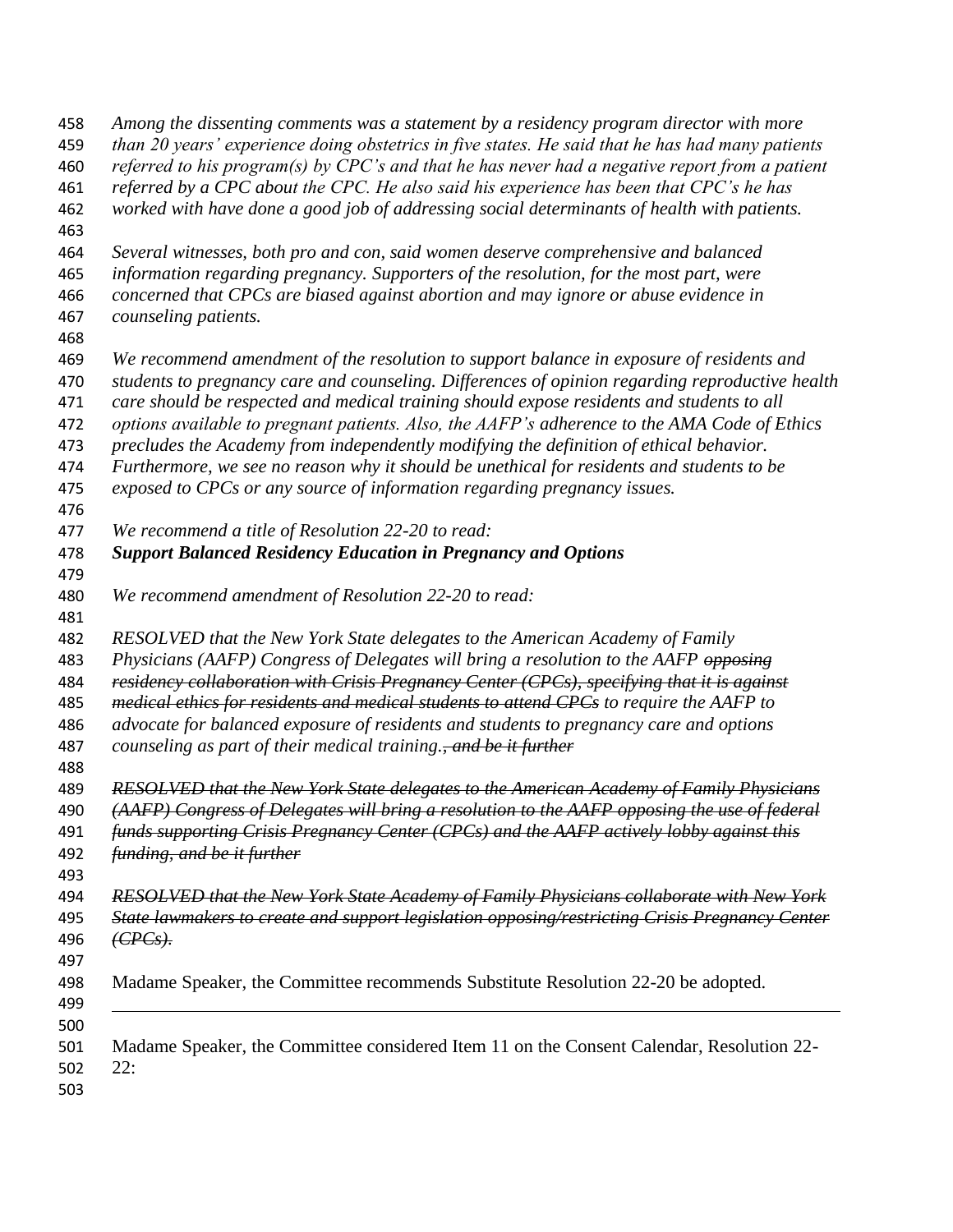| 504        | <b>SUBJECT:</b>                                                                                                                                                                           | In Memoriam: David Mesches, MD                                                                      |  |  |  |  |  |  |
|------------|-------------------------------------------------------------------------------------------------------------------------------------------------------------------------------------------|-----------------------------------------------------------------------------------------------------|--|--|--|--|--|--|
| 505        |                                                                                                                                                                                           |                                                                                                     |  |  |  |  |  |  |
| 506        | RESOLVED that Dr. Mesches was a major figure in medicine and within the New York                                                                                                          |                                                                                                     |  |  |  |  |  |  |
| 507        |                                                                                                                                                                                           | State Academy of Family Physicians (NYSAFP) whose career and achievements have                      |  |  |  |  |  |  |
| 508<br>509 | brought credit and distinction to Family Medicine and the NYSAFP, and be it further                                                                                                       |                                                                                                     |  |  |  |  |  |  |
| 510        |                                                                                                                                                                                           | RESOLVED that the New York State Academy of Family Physicians is deeply indebted to                 |  |  |  |  |  |  |
| 511        |                                                                                                                                                                                           | Dr. Mesches for his significant contributions to Family Medicine, and be it                         |  |  |  |  |  |  |
| 512        |                                                                                                                                                                                           |                                                                                                     |  |  |  |  |  |  |
| 513        |                                                                                                                                                                                           | RESOLVED that the New York State Academy of Family Physicians expresses sorrow at                   |  |  |  |  |  |  |
| 514        | his passing, appreciation for his life and distinguished career, and offers condolences to                                                                                                |                                                                                                     |  |  |  |  |  |  |
| 515        | his family.                                                                                                                                                                               |                                                                                                     |  |  |  |  |  |  |
| 516        |                                                                                                                                                                                           |                                                                                                     |  |  |  |  |  |  |
| 517        |                                                                                                                                                                                           | All four comments were in support.                                                                  |  |  |  |  |  |  |
| 518        |                                                                                                                                                                                           |                                                                                                     |  |  |  |  |  |  |
| 519        |                                                                                                                                                                                           | Madame Speaker, the Committee recommends that Resolution 22-22 be adopted.                          |  |  |  |  |  |  |
| 520        |                                                                                                                                                                                           |                                                                                                     |  |  |  |  |  |  |
| 521        |                                                                                                                                                                                           |                                                                                                     |  |  |  |  |  |  |
| 522<br>523 | 24:                                                                                                                                                                                       | Madame Speaker, the Committee considered Item 12 on the Consent Calendar, Resolution 22-            |  |  |  |  |  |  |
| 524        |                                                                                                                                                                                           |                                                                                                     |  |  |  |  |  |  |
| 525<br>526 | <b>SUBJECT:</b>                                                                                                                                                                           | <b>Telemedicine: Practicing Where You Preach</b>                                                    |  |  |  |  |  |  |
| 527        |                                                                                                                                                                                           | RESOLVED the NYSAFP will advocate through its legislative efforts that telehealth services          |  |  |  |  |  |  |
| 528        |                                                                                                                                                                                           | provided by a primary care physician to an established primary care patient should be acceptable,   |  |  |  |  |  |  |
| 529        | reimbursable and legally allowed regardless of where the patient is located as long as the                                                                                                |                                                                                                     |  |  |  |  |  |  |
| 530        |                                                                                                                                                                                           | physician has a license in the state in which the physician is located. And let it be further       |  |  |  |  |  |  |
| 531        |                                                                                                                                                                                           |                                                                                                     |  |  |  |  |  |  |
| 532        |                                                                                                                                                                                           | RESOLVED the NYSAFP will bring a resolution to the AAFP COD directing it to advocate                |  |  |  |  |  |  |
| 533        |                                                                                                                                                                                           | through its legislative efforts that telehealth services provided by a primary care physician to an |  |  |  |  |  |  |
| 534        |                                                                                                                                                                                           | established primary care patient should be acceptable, reimbursable and legally allowed             |  |  |  |  |  |  |
| 535        |                                                                                                                                                                                           | regardless of where the patient is located as long as the physician has a license in the state in   |  |  |  |  |  |  |
| 536        |                                                                                                                                                                                           | which the physician is located.                                                                     |  |  |  |  |  |  |
| 537        |                                                                                                                                                                                           |                                                                                                     |  |  |  |  |  |  |
| 538        |                                                                                                                                                                                           | All 13 witnesses testified in support. One witness suggested the term "acceptable" has no actual    |  |  |  |  |  |  |
| 539        |                                                                                                                                                                                           | meaning and should be deleted. The Committee recommends changing "acceptable" to                    |  |  |  |  |  |  |
| 540        | "authorized by law". The same witness also recommended changing the title of the resolution to                                                                                            |                                                                                                     |  |  |  |  |  |  |
| 541        |                                                                                                                                                                                           | clarify that the purpose is to support establishing the location of the physician as the site for   |  |  |  |  |  |  |
| 542        |                                                                                                                                                                                           | determining which state's licensure law applies.                                                    |  |  |  |  |  |  |
| 543        |                                                                                                                                                                                           |                                                                                                     |  |  |  |  |  |  |
| 544        |                                                                                                                                                                                           | The Committee recommends amendment of the resolution to read:                                       |  |  |  |  |  |  |
| 545<br>546 |                                                                                                                                                                                           |                                                                                                     |  |  |  |  |  |  |
| 547        | RESOLVED The New York State Academy of Family Physicians will advocate through its<br>legislative efforts that telehealth services provided by a primary care physician to an established |                                                                                                     |  |  |  |  |  |  |
| 548        | primary care patient should be acceptable authorized by law, reimbursable and legally allowed                                                                                             |                                                                                                     |  |  |  |  |  |  |